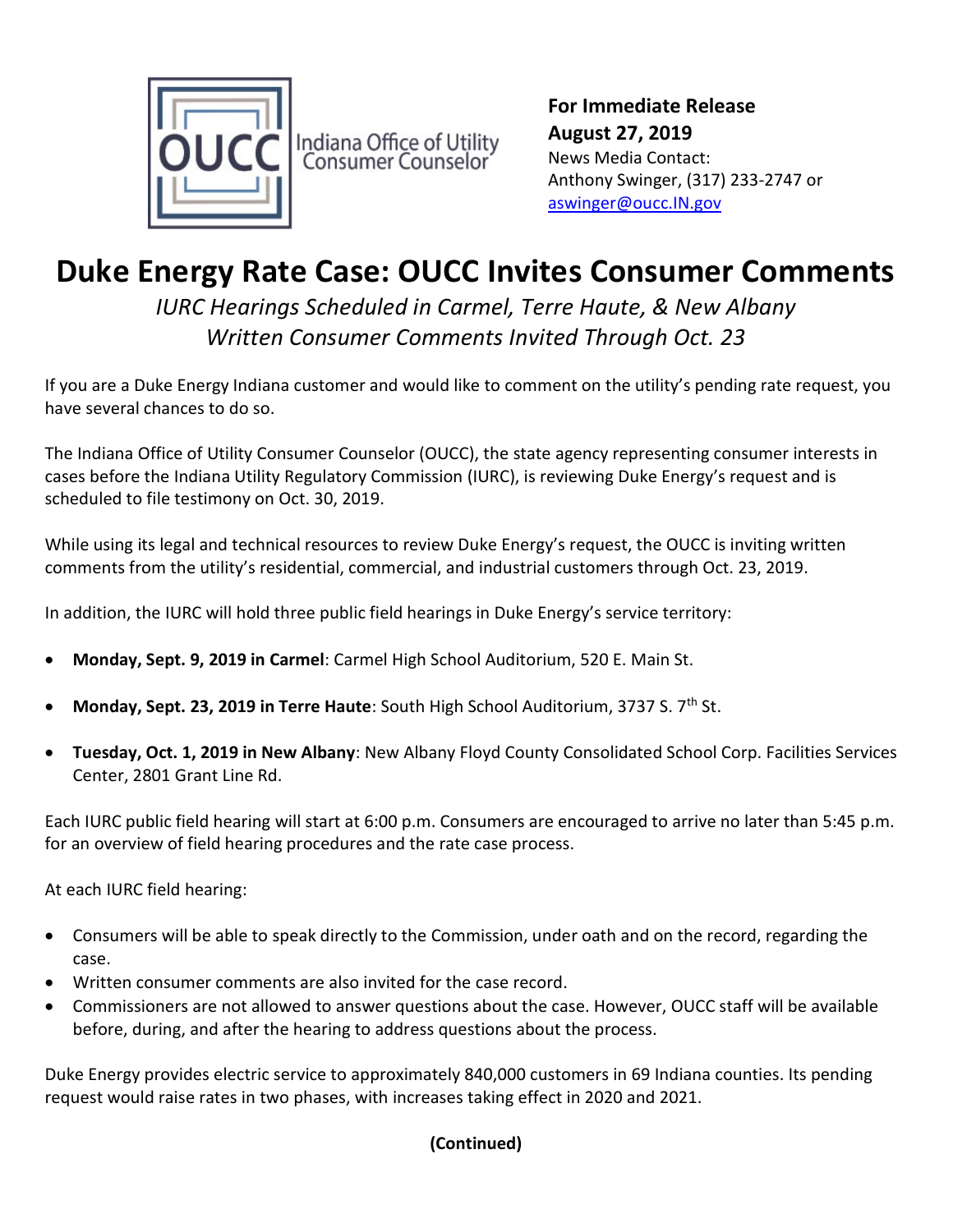If approved, Duke Energy's proposal would increase its annual operating revenues by \$395 million – an increase of approximately 15.5 percent – when fully phased in.

According to the utility's testimony and exhibits, its request would raise a monthly residential electric bill for 1,000 kilowatt hours (kWh) from \$120.30 to \$142.95 if and when the proposed increase is fully implemented.

- Duke Energy's testimony and exhibits state that it is seeking the new rates due to increases in operating and maintenance costs and to pay for numerous capital improvements. The utility's filings cite the deployment of advanced metering infrastructure (AMI) throughout its Indiana service territory, ash pond closures and remediation at its coal-fired generating facilities, plans to retire certain coal-fired generation units earlier than originally scheduled, tree trimming and vegetation management costs, plug-in electric vehicle incentives, and additional improvements throughout the utility's Indiana transmission and distribution system including line sensors and additional grid technology.
- Duke Energy's current base rates received IURC approval in 2004. However, billing amounts have risen since then due to rate recovery mechanisms – or "trackers" – which allow rate increases or decreases for specific items on an expedited basis.
	- Trackers are separate from base rates and are subject to OUCC review and IURC approval.
	- All Indiana investor-owned electric utilities use trackers to varying degrees.
	- Duke Energy uses trackers to recover costs for generating fuel, energy efficiency programs, environmental mandates, regional transmission, off-system sales, transmission/distribution projects, and operations and maintenance of the Edwardsport Generating Station. The utility's request in this case would remove the Edwardsport tracker and place the plant's operating and maintenance costs in base rates along with Duke Energy's other Indiana generating facilities.

Consumers who wish to submit written comments for the case record may do so via the OUCC's website at www.in.gov/oucc/2361.htm, by email at uccinfo@oucc.IN.gov, or by mail at:

Consumer Services Staff Indiana Office of Utility Consumer Counselor 115 W. Washington St., Suite 1500 South Indianapolis, IN 46204

The OUCC needs to receive all written consumer comments no later than Oct. 23, 2019 so that it can: 1) Consider them in preparing its testimony and 2) File them with the Commission to be included in the case's formal evidentiary record. Comments should include the consumer's name, mailing address, and a reference to either "IURC Cause No. 45253" or Duke Energy. Consumers with questions about submitting written comments can contact the OUCC's consumer services staff toll-free at 1-888-441-2494.

(Continued)